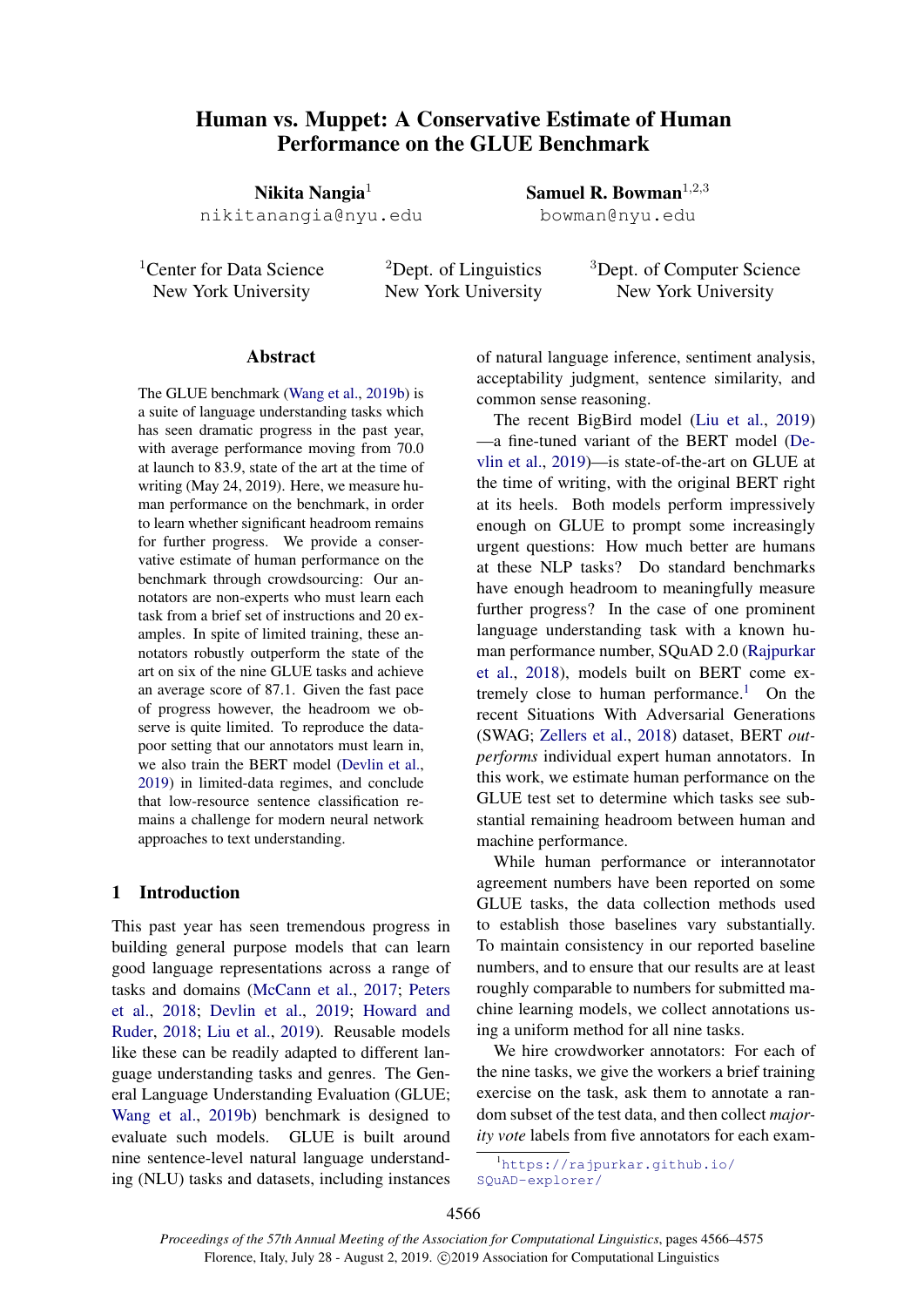<span id="page-1-1"></span>

|                                                      |                          | <b>Single Sentence</b> |       | <b>Sentence Similarity</b> |              |              | <b>Natural Language Inference</b> |             |            |             |
|------------------------------------------------------|--------------------------|------------------------|-------|----------------------------|--------------|--------------|-----------------------------------|-------------|------------|-------------|
|                                                      | Avg                      | <b>CoLA</b>            | SST-2 | <b>MRPC</b>                | <b>STS-B</b> | <b>QQP</b>   | <b>MNLI</b>                       | <b>ONLI</b> | <b>RTE</b> | <b>WNLI</b> |
| <b>Training Size</b>                                 | $\overline{\phantom{a}}$ | 8.5k                   | 67k   | 3.7k                       | 7k           | 364k         | 393k                              | 108k        | 2.5k       | 634         |
| Human <sup>6</sup>                                   | 87.1                     | 66.4                   | 97.8  | 80.8/86.3                  | 92.7/92.6    | 80.4/59.5    | 92.0/92.8                         | 91.2        | 93.6       | 95.9        |
| <b>BERT</b>                                          | 80.5                     | 60.5                   | 94.9  | 85.4/89.3                  | 87.6/86.5    | 89.3/72.1    | 86.7/85.9                         | 92.7        | 70.1       | 65.1        |
| BigBird                                              | 83.9                     | 65.4                   | 95.6  | 88.2/91.1                  | 89.5/89.0    | 89.6/72.7    | 87.9/87.4                         | $95.8*$     | 85.1       | 65.1        |
| $\Delta_{bert}$ ( <b>b</b> - $\bullet$ )             | 6.6                      | 5.9                    | 2.9   | $-4.6/-3.0$                | 5.1/6.1      | $-8.9/-12.6$ | 5.3/6.9                           | $-1.5$      | 23.5       | 30.8        |
| $\Delta_{bird}$ ( $\bigcirc$ - $\bigcirc$ )          | 3.2                      | 1.0                    | 2.2   | $-7.4/-4.8$                | 3.2/3.6      | $-9.2/-13.2$ | 4.1/5.4                           | $-4.6*$     | 8.5        | 30.8        |
| Performance on subset with 5-way annotator agreement |                          |                        |       |                            |              |              |                                   |             |            |             |
| Human <b>OCCOO</b>                                   | 93.7                     | 83.6                   | 100.0 | 90.2/93.6                  | 98.9/94.7    | 89.4/74.1    | 98.5/99.2                         | 95.1        | 97.4       | 97.5        |
| <b>BERT</b>                                          | 83.5                     | 69.2                   | 97.5  | 88.9/92.7                  | 95.8/82.3    | 92.5/78.0    | 96.4/90.8                         | 93.6        | 73.0       | 59.3        |
| $\Delta$ (blue b b $\Delta$ )                        | 10.2                     | 14.4                   | 2.5   | 1.3/0.9                    | 3.1/12.4     | $-3.1/-3.9$  | 2.1/8.4                           | 1.5         | 24.4       | 38.2        |
| <b>BERT</b> fine-tuned on less data                  |                          |                        |       |                            |              |              |                                   |             |            |             |
| <b>BERT-5000</b>                                     | 75.8                     | 57.6                   | 92.0  | 85.4/89.3                  | 87.1/85.8    | 82.2/61.0    | 76.4/76.9                         | 89.2        | 69.2       | 65.1        |
| <b>BERT-1000</b>                                     | 70.7                     | 49.0                   | 90.4  | 78.5/84.3                  | 83.6/82.3    | 77.8/55.8    | 66.5/68.3                         | 86.6        | 65.6       | 65.1        |
| <b>BERT-500</b>                                      | 68.5                     | 37.2                   | 88.1  | 74.0/80.7                  | 77.3/75.2    | 75.4/51.2    | 61.8/63.0                         | 85.7        | 61.5       | 65.1        |

Table 1: GLUE test set results. The *Human* baseline numbers are estimated using no more than 500 test examples. All the BERT scores are for BERT-LARGE. As in the original GLUE paper, we report the Matthews correlation coefficient for CoLA. For MRPC and Quora, we report accuracy then F1. For STS-B, we report Pearson then Spearman correlation. For MNLI, we report accuracy on the matched then mismatched test sets. For all other tasks we report accuracy. The *Avg* column shows the overall GLUE score: an average across each row, weighting each task equally. The  $\Delta_{bert}$  and  $\Delta_{bird}$  rows show the difference between the *Human* performance baseline and BERT and BigBird respectively. The starred(\*) numbers for BigBird on QNLI show performance on the new version of QNLI, while all other QNLI numbers are on the original version. The second section shows *Human* and BERT performance on the subset of the test set where there is unanimous, 5-way annotator agreement, the  $\Delta$  row is the difference between them. *Training Size* gives the number of examples in the full training set for each task. The BERT-5000/1000/500 rows show test set results for BERT fine-tuned on no more than 5k, 1k, and 500 examples respectively. Though MRPC and RTE have fewer than 5k examples, we rerun BERT fine-tuning and report these results in the BERT-5000 row.

ple in the subset. Comparing these labels with the ground-truth test labels yields an overall GLUE score of 87.1—well above BERT's 80.5 and Big-Bird's 82.9—and yields single-task scores that are substantially better than both on six of nine tasks. However, in light of the pace of recent progress made on GLUE, the gap in most tasks is relatively small. The one striking exception is the data-poor Winograd Schema NLI Corpus (WNLI; based on [Levesque et al.,](#page-4-5) [2012\)](#page-4-5), in which humans outperform machines by over 30 percentage points.

To reproduce the data-poor training regime of our annotators, and of WNLI, we investigate BERT's performance on data-poor versions of the other GLUE tasks and find that it suffers considerably in these low-resource settings. Ultimately however, BERT's performance seems genuinely close to human performance and leaves limited headroom in GLUE.

# 2 Background and Related Work

GLUE GLUE [\(Wang et al.,](#page-5-0) [2019b\)](#page-5-0) is composed of nine sentence or sentence-pair classification or regression tasks: MultiNLI [\(Williams et al.,](#page-5-3) [2018\)](#page-5-3), RTE (competition releases 1–3 and 5, merged and treated as a single binary classification task; [Da](#page-4-6)[gan et al.](#page-4-6) [2006,](#page-4-6) [Bar Haim et al.](#page-4-7) [2006,](#page-4-7) [Giampic](#page-4-8)[colo et al.](#page-4-8) [2007,](#page-4-8) [Bentivogli et al.](#page-4-9) [2009\)](#page-4-9), QNLI (an answer sentence selection task based on SQuAD; [Rajpurkar et al.](#page-5-4)  $2016$  $2016$ ,<sup>2</sup> and WNLI test natural language inference. WNLI is derived from private data created for the Winograd Schema Challenge [\(Levesque et al.,](#page-4-5) [2012\)](#page-4-5), which specifically tests for common sense reasoning. The Microsoft

<span id="page-1-0"></span><sup>2</sup>Our human performance numbers for QNLI are on the original test set since we collected data before the release of the slightly revised second test set. BERT-LARGE's performance went up by 1.6 percentage points on the new test set, and BERT-BASE's performance saw a 0.5 point increase. This suggests that our human performance number represents a reasonable—if very conservative—approximation of human performance on QNLI.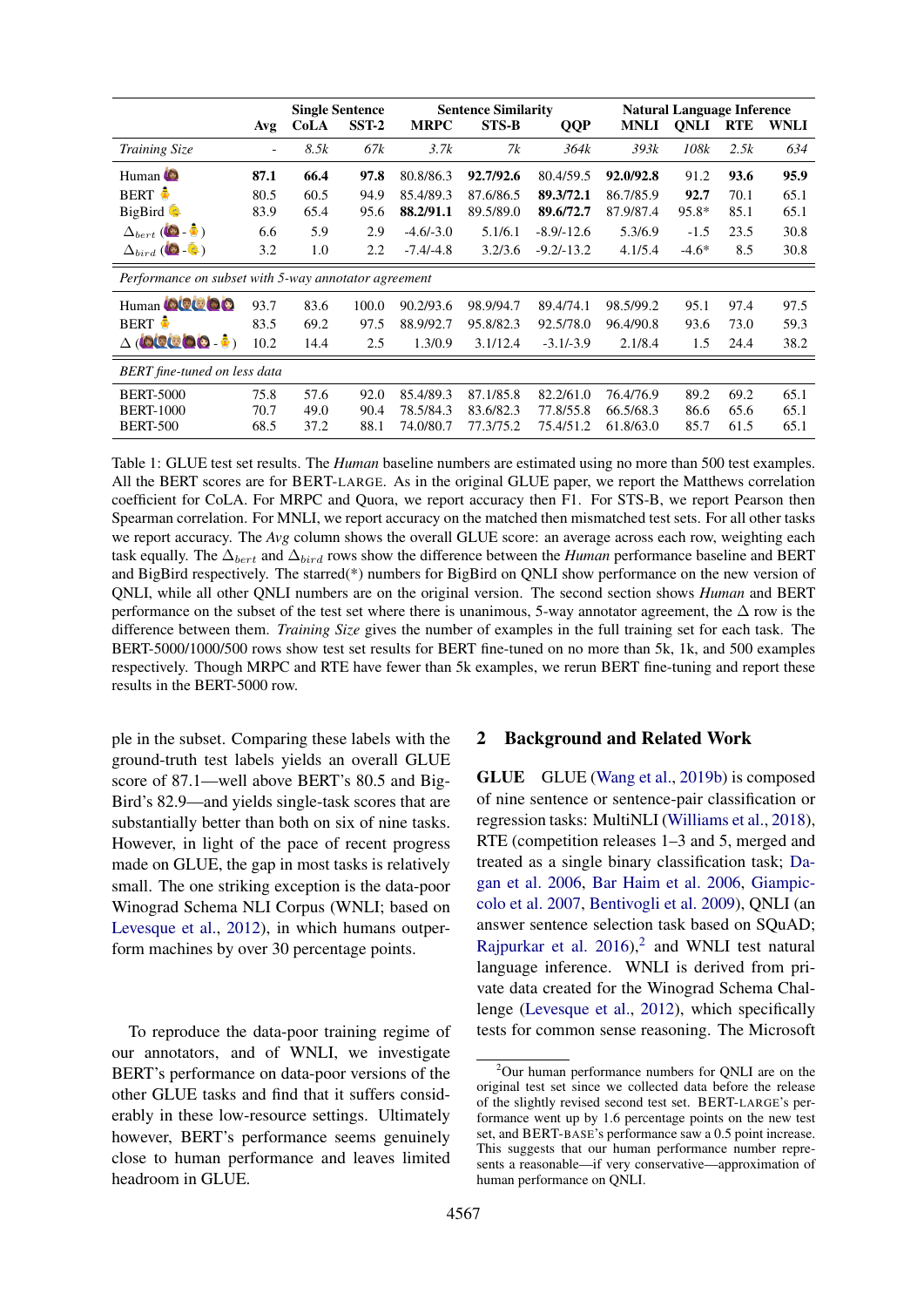Research Paraphrase Corpus (MRPC; [Dolan and](#page-4-10) [Brockett,](#page-4-10) [2005\)](#page-4-10), the Semantic Textual Similarity Benchmark (STS-B; [Cer et al.,](#page-4-11) [2017\)](#page-4-11), and Quora Question Pairs (QQP)<sup>[3](#page-2-0)</sup> test paraphrase and sentence similarity evaluation. The Corpus of Linguistic Acceptability (CoLA; [Warstadt et al.,](#page-5-5) [2018\)](#page-5-5) tests grammatical acceptability judgment. Finally, the Stanford Sentiment Treebank (SST; [Socher et al.,](#page-5-6) [2013\)](#page-5-6) tests sentiment analysis.

Human Evaluations on GLUE Tasks [Warstadt](#page-5-5) [et al.](#page-5-5) [\(2018\)](#page-5-5) report human performance numbers on CoLA as well. Using the majority decision from five expert annotators on 200 examples, they get a Matthews correlation coefficient (MCC) of 71.3. [Bender](#page-4-12) [\(2015\)](#page-4-12) also estimates human performance on the original public Winograd Schema Challenge (WSC) data. They use crowdworkers and report an average accuracy of 92.1%. The RTE corpus papers report inter-annotator agreement numbers on their test sets: 80% on RTE-1, 89.2% on RTE-2, 87.8% on RTE-3, and 97.02% on RTE-5. [Wang et al.](#page-5-0) [\(2019b\)](#page-5-0) report human performance numbers on GLUE's manually curated diagnostic test set. The examples in this test set are natural language inference sentence pairs that are tagged for a set of linguistic phenomena. They use expert annotators and report an average  $R_3$  coefficient of 0.8.

## 3 Data Collection Method

To establish human performance on GLUE, we hire annotators through the Hybrid<sup>[4](#page-2-1)</sup> data collection platform, which is similar to Amazon's Mechanical Turk. Each worker first completes a short training procedure then moves on to the main annotation task. For the annotation phase, we tune the pay rate for each task, with an average rate of \$17/hr. The training phase has a lower, standard pay rate, with an average pay of \$7.6/hr.

Training In the training phase for each GLUE task, each worker answers 20 random examples from the task development set. Each training page links to instructions that are tailored to the task, and shows five examples.<sup>[5](#page-2-2)</sup> The answers to these examples can be revealed by clicking on a "Show"

button at the bottom of the page. We ask the workers to label each set of examples and check their work so they can familiarize themselves with the task. Workers who get less than 65% of the examples correct during training do not qualify for the main task. This is an intentionally low threshold meant only to encourage a reasonable effort. Our platform cannot fully prevent workers from changing their answers after viewing the correct labels, so we cannot use the training phase as a substantial filter. (See Appendix [A.1](#page-5-7) for details on the training phase.)

Annotation We randomly sample 500 examples from each task's test set for annotation, with the exception of WNLI where we sample 145 of the 147 available test examples (the two missing examples are the result of a data preparation error). For each of these sampled data points, we collect five annotations from five different workers (see Appendix [A.2\)](#page-5-8). We use the test set since the test and development sets are qualitatively different for some tasks, and we wish to compare our results directly with those on the GLUE leaderboard.

## 4 Results and Discussions

To calculate the human performance baseline, we take the majority vote across the five crowdsourced annotations. In the case of MultiNLI, since there are three possible labels—*entailment*, *neutral*, and *contradiction*—about 2% of examples see a tie between two labels. For these ties, we take the label that is more frequent in the development set. In the case of STS-B, we take an average of the scalar annotator labels. Since we only collect annotations for a subset of the data, we cannot access the test set through the GLUE leaderboard interface, we instead submit our predictions to the GLUE organizers privately.

We compare human performance to BERT and BigBird. The human performance numbers in Table [1](#page-1-1) shows that overall our annotators *stick it to the Muppets* on GLUE. However on MRPC, QQP, and QNLI, Bigbird and BERT *outperform* our annotators. The results on QQP are particularly surprising: BERT and BigBird score over 12 F1 points better than our annotators. Our annotators, however, are only given 20 examples and a short set of instructions for training, while BERT and BigBird are fine-tuned on the 364k-example QQP training set. In addition, we find it difficult to compose concise instructions for QQP that ac-

<span id="page-2-0"></span><sup>3</sup>[https://data.quora.com/](https://data.quora.com/First-Quora-Dataset-Release-Question-Pairs)

<span id="page-2-1"></span>[First-Quora-Dataset-Release-Question-Pairs](https://data.quora.com/First-Quora-Dataset-Release-Question-Pairs) <sup>4</sup><http://www.gethybrid.io>

<span id="page-2-2"></span><sup>&</sup>lt;sup>5</sup>All the task specific instructions and FAQ pages used can be found at [https://nyu-mll.github.io/](https://nyu-mll.github.io/GLUE-human-performance/) [GLUE-human-performance/](https://nyu-mll.github.io/GLUE-human-performance/)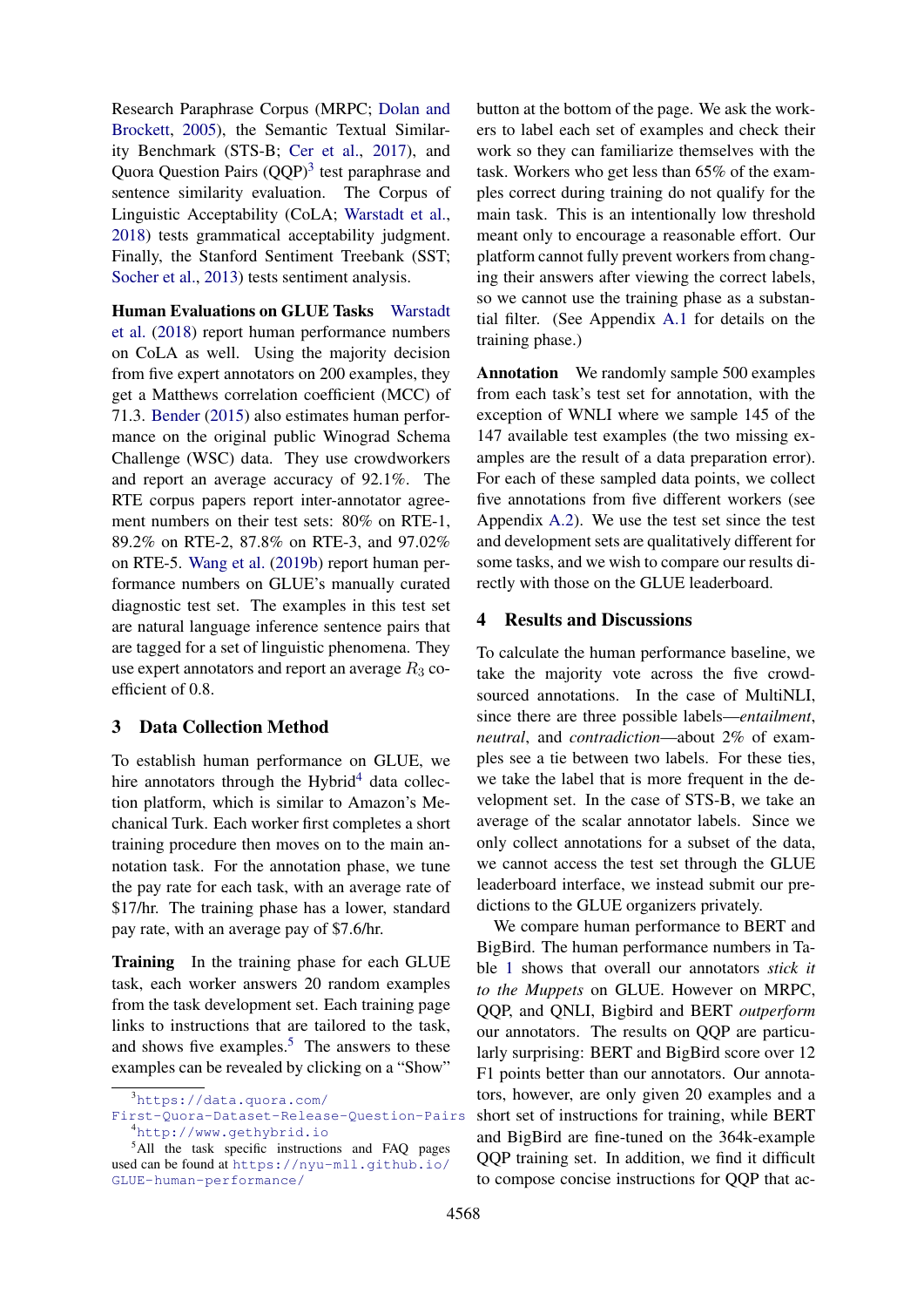tually match the supplied labels. We do not have access to the material used to create the dataset, and we find it difficult to infer simple instructions from the data (sample provided in Appendix [B\)](#page-5-9). If given more training data, it is possible that our annotators could better learn relatively subtle label definitions that better fit the corpus.

Unanimous Vote To investigate the possible effect of ambiguous label definitions, we look at human performance when there is 5-way annotator agreement. Using unanimous agreement, rather than majority agreement, has the potential effect of filtering out examples of two kinds: those for which our supplied annotation guidelines don't provide clear advice and those for which humans understand the expectations of the task but find the example genuinely difficult or uncertain. To disentangle the two effects, we also look at BERT results on this subset of the test set, as BERT's use of large training sets means that it should only suffer in the latter cases. We get consent from the authors of BERT to work in cooperation with the GLUE team to measure BERT's performance on this subset, which we show in Table [1.](#page-1-1) Overall, we see the gap widen between the human baseline and BERT by 3.1 points. The largest shifts in performance are on CoLA, MRPC, QQP, and WNLI. The relative jumps in performance on MRPC and QQP support the claim that human performance is hurt by imprecise guidelines and that the use of substantially more training data gives BERT an edge on our annotators.

In general, BERT needs large datasets to finetune on. This is further evidenced by its performance discrepancy between MultiNLI and RTE: human performance is similar for the two, whereas BERT shows a 16.2 percentage point gap between the two datasets. Both MultiNLI and RTE are textual entailment datasets, but MultiNLI's training set is quite large at 393k examples, while the GLUE version of RTE has only 2.5k examples. However, BigBird does not show as large a gap, which may be because it employs a multi-task learning approach which fine-tunes the model for all sentence-pair tasks jointly. Their RTE classifier, for example, benefits from the large training dataset for the closely related MultiNLI task.

Low-Resource BERT Baseline To understand the impact of abundant target tasks on the limited headroom that we observe, we train several

additional baselines. In these, we fine-tune BERT on 5k, 1k, and 500 examples for each GLUE task (or fewer for tasks with fewer training examples). We use BERT for this analysis because the authors have released their code and have provided pretrained weights for the model. We use their publicly available implementation of BERT-LARGE, their pretrained weights as the initialization for fine-tuning on the GLUE tasks, and the hyperparameters they report. We see a precipitous drop in performance on most tasks with large datasets, with the exception of QNLI. A possible partial explanation is that both QNLI and the BERT training data come from English Wikipedia. On MRPC and QQP however, BERT's performance drops below human performance in the 1k- and 500 example settings. On the whole, we find that BERT suffers in low-resource settings. These results are in agreement with the findings in [Phang](#page-4-13) [et al.](#page-4-13) [\(2019\)](#page-4-13) who conduct essentially the same experiment.

CoLA Our human performance number on CoLA is 4.9 points below what was reported in [Warstadt et al.](#page-5-5) [\(2018\)](#page-5-5). We believe this discrepancy is because they use linguistics PhD students as expert annotators while we use crowdworkers. This further supports our belief that our human performance baseline is a conservative estimate, and that higher performance is possible, particularly with more training.

WNLI No system on the GLUE leaderboard has managed to exceed the performance of the mostfrequent-class baseline on WNLI, and several papers that propose methods for GLUE justify their poor performance by asserting that the task must be somehow broken.<sup>[6](#page-3-0)</sup> WNLI's source Winograd Schema data was constructed so as not to include any statistical cues that a simple machine learning system can exploit, which can make it quite difficult. The WNLI test set shows one of the *highest* human performance scores of the nine GLUE tasks, reflecting its status as a corpus constructed and vetted by artificial intelligence experts. This affirms that tasks like WNLI with small training sets (634 sentence pairs) and no simple cues remain a serious (and sometimes unacknowledged) blind spot for modern neural network sentence understanding methods.

<span id="page-3-0"></span> ${}^{6}$ [Devlin et al.](#page-4-0) [\(2019\)](#page-4-0), for example, mention that they avoid "the problematic WNLI set".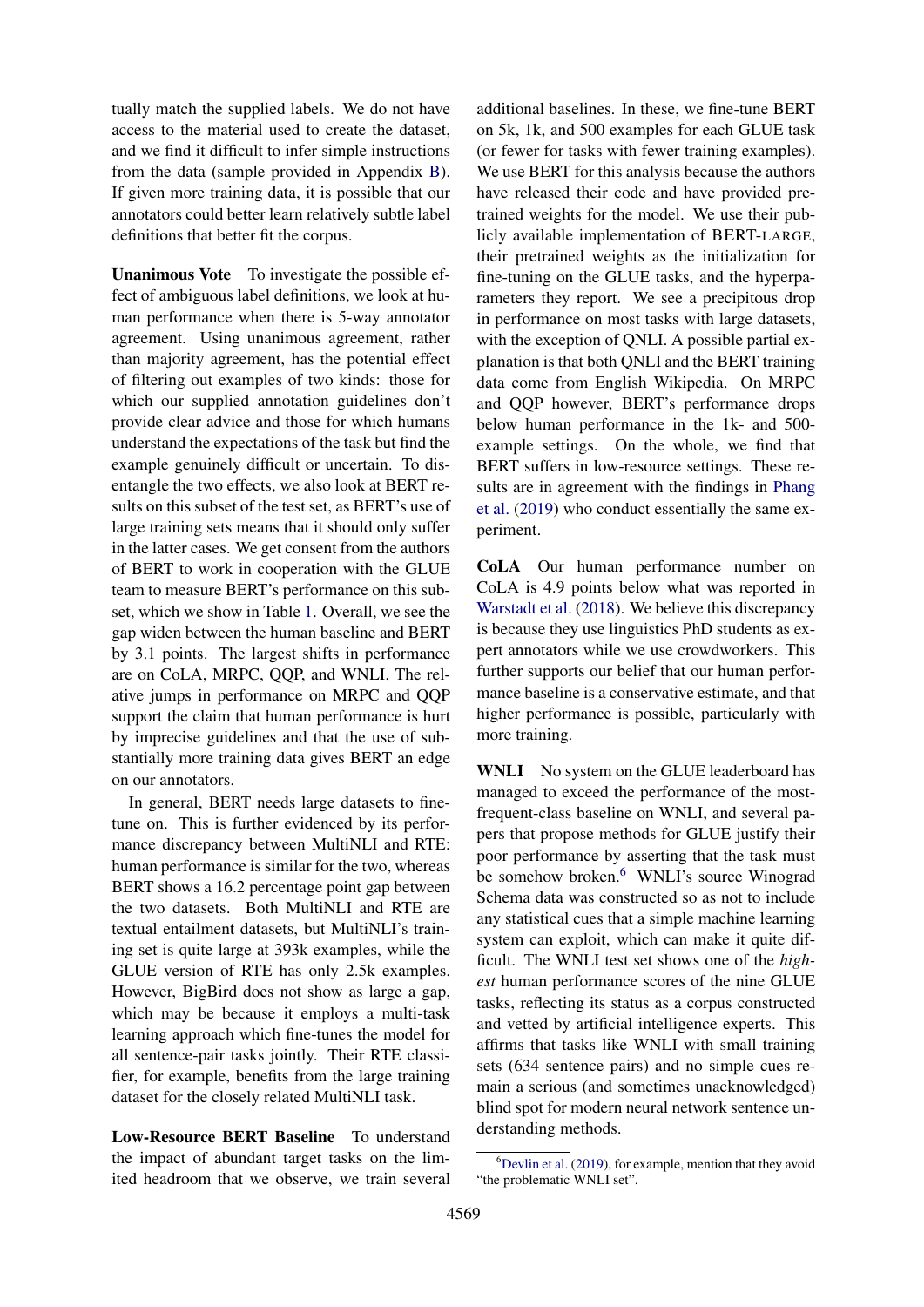## 5 Conclusion

This paper presents a conservative estimate of human performance to serve as a target for the GLUE sentence understanding benchmark. We obtain this baseline with the help of crowdworker annotators. We find that state-of-the-art models like BERT are not far behind human performance on most GLUE tasks. But we also note that, when trained in low-resource settings, BERT's performance falls considerably. Given these results, and the continued difficulty neural methods have with the Winograd Schema Challenge, we argue that future work on GLUE-style sentence understanding tasks might benefit from a focus on learning from smaller training sets. In work subsequent to the main results of this paper, we have prepared such a benchmark in the GLUE follow-up Super-GLUE [\(Wang et al.,](#page-5-10) [2019a\)](#page-5-10).

#### Acknowledgments

This work was made possible in part by a donation to NYU from Eric and Wendy Schmidt made by recommendation of the Schmidt Futures program and by funding from Samsung Research. We gratefully acknowledge the support of NVIDIA Corporation with the donation of a Titan V GPU used at NYU for this research. We thank Alex Wang and Amanpreet Singh for their help with conducting GLUE evaluations, and we thank Jason Phang for his help with training the BERT model.

## References

- <span id="page-4-7"></span>Roy Bar Haim, Ido Dagan, Bill Dolan, Ferro Lisa, Danilo Giampiccolo, Bernardo Magnini, and Idan Szpektor. 2006. The second PASCAL recognising textual entailment challenge. In *Proceedings of the Second PASCAL Challenges Workshop on Recognising Textual Entailment*.
- <span id="page-4-12"></span>David Bender. 2015. Establishing a human baseline for the winograd schema challenge. In *MAICS*.
- <span id="page-4-9"></span>Luisa Bentivogli, Ido Dagan, Hao Trang Dang, Danilo Giampiccolo, and Bernardo Magnini. 2009. The fifth PASCAL recognizing textual entailment challenge. In *Proceedings of Text Analysis Conference*.
- <span id="page-4-11"></span>Daniel Cer, Mona Diab, Eneko Agirre, Inigo Lopez-Gazpio, and Lucia Specia. 2017. [Semeval-2017](https://doi.org/10.18653/v1/S17-2001) [task 1: Semantic textual similarity multilingual and](https://doi.org/10.18653/v1/S17-2001) [crosslingual focused evaluation.](https://doi.org/10.18653/v1/S17-2001) In *Proceedings of the 11th International Workshop on Semantic Evaluation (SemEval-2017)*, pages 1–14. Association for Computational Linguistics.
- <span id="page-4-6"></span>Ido Dagan, Oren Glickmen, and Magnini Bernardo. 2006. The PASCAL recognising textual entailment challenge. In *Machine learning challenges*, pages 177–190. Springer.
- <span id="page-4-0"></span>Jacob Devlin, Ming-Wei Chang, Kenton Lee, and Kristina Toutanova. 2019. BERT: Pre-training of deep bidirectional transformers for language understanding. In *Proceedings of the 2019 Conference of the North American Chapter of the Association for Computational Linguistics: Human Language Technologies*.
- <span id="page-4-10"></span>William B Dolan and Chris Brockett. 2005. Automatically constructing a corpus of sentential paraphrases. In *Proceedings of IWP*.
- <span id="page-4-8"></span>Danilo Giampiccolo, Bernardo Magnini, Ido Dagan, and Bill Dolan. 2007. The third PASCAL recognizing textual entailment challenge. In *ACL-PASCAL workshop on textual entailmentand paraphrasing*, pages 1–9. Association for Computational Linguistics.
- <span id="page-4-3"></span>Jeremy Howard and Sebastian Ruder. 2018. [Universal](http://aclweb.org/anthology/P18-1031) [language model fine-tuning for text classification.](http://aclweb.org/anthology/P18-1031) In *Proceedings of the 56th Annual Meeting of the Association for Computational Linguistics (Volume 1: Long Papers)*, pages 328–339. Association for Computational Linguistics.
- <span id="page-4-5"></span>Hector J. Levesque, Ernest Davis, and Leora Morgenstern. 2012. [The winograd schema challenge.](http://dl.acm.org/citation.cfm?id=3031843.3031909) In *Proceedings of the Thirteenth International Conference on Principles of Knowledge Representation and Reasoning*, KR'12, pages 552–561. AAAI Press.
- <span id="page-4-4"></span>Xiaodong Liu, Pengcheng He, Weizhu Chen, and Jianfeng Gao. 2019. [Multi-task deep neural networks](http://arxiv.org/abs/1901.11504) [for natural language understanding.](http://arxiv.org/abs/1901.11504) *arXiv preprint 1901.11504*.
- <span id="page-4-1"></span>Bryan McCann, James Bradbury, Caiming Xiong, and Richard Socher. 2017. [Learned in translation: Con](http://papers.nips.cc/paper/7209-learned-in-translation-contextualized-word-vectors.pdf)[textualized word vectors.](http://papers.nips.cc/paper/7209-learned-in-translation-contextualized-word-vectors.pdf) In I. Guyon, U. V. Luxburg, S. Bengio, H. Wallach, R. Fergus, S. Vishwanathan, and R. Garnett, editors, *Advances in Neural Information Processing Systems 30*, pages 6294– 6305. Curran Associates, Inc.
- <span id="page-4-2"></span>Matthew Peters, Mark Neumann, Mohit Iyyer, Matt Gardner, Christopher Clark, Kenton Lee, and Luke Zettlemoyer. 2018. [Deep contextualized word rep](https://doi.org/10.18653/v1/N18-1202)[resentations.](https://doi.org/10.18653/v1/N18-1202) In *Proceedings of the 2018 Conference of the North American Chapter of the Association for Computational Linguistics: Human Language Technologies*. Association for Computational Linguistics.
- <span id="page-4-13"></span>Jason Phang, Thibault Févry, and Samuel R. Bowman. 2019. Sentence encoders on stilts: Supplementary training on intermediate labeled-data tasks. *arXiv preprint 1811.01088*.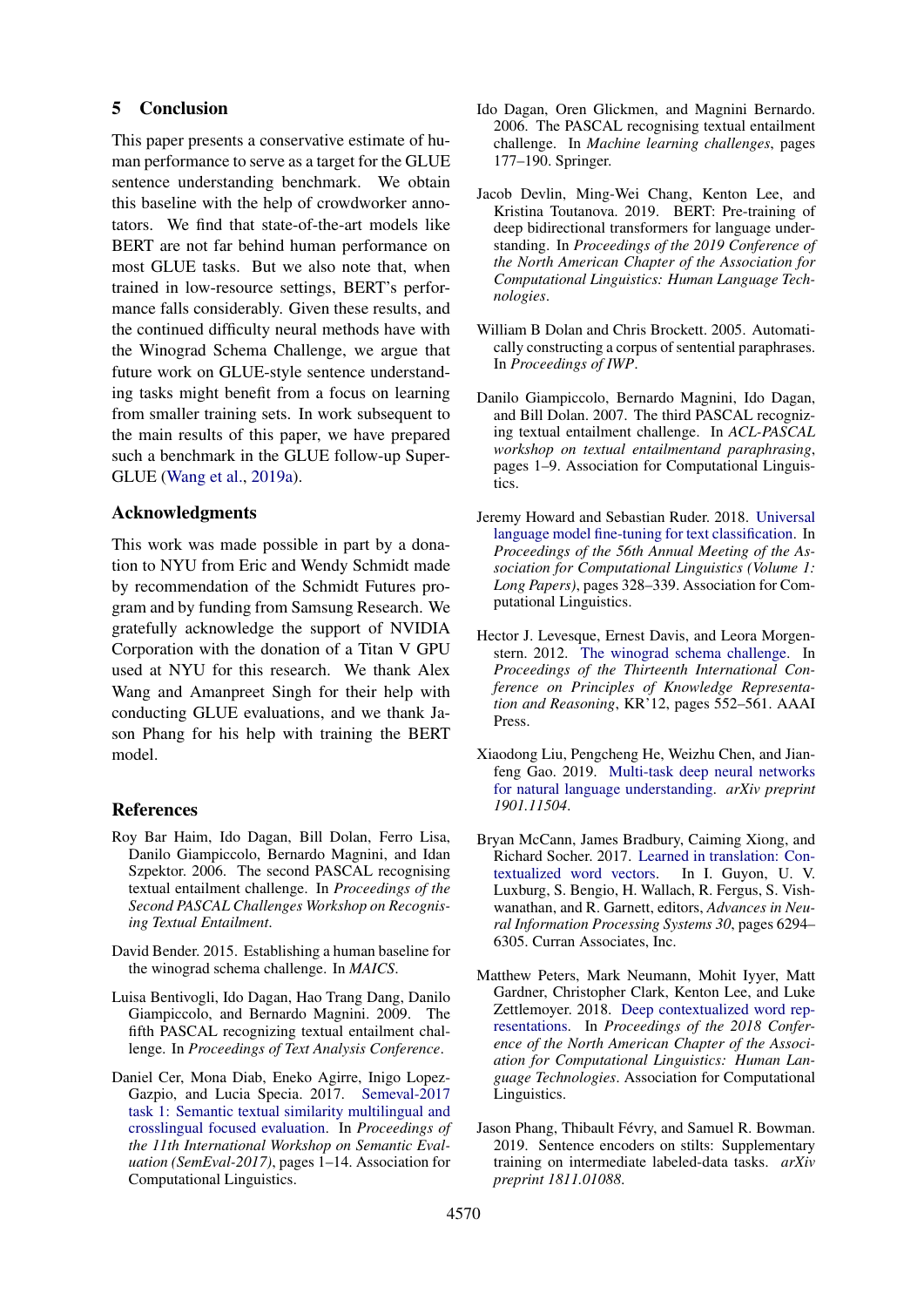- <span id="page-5-1"></span>Pranav Rajpurkar, Robin Jia, and Percy Liang. 2018. [Know what you don't know: Unanswerable ques](http://aclweb.org/anthology/P18-2124)[tions for SQuAD.](http://aclweb.org/anthology/P18-2124) In *Proceedings of the 56th Annual Meeting of the Association for Computational Linguistics (Volume 2: Short Papers)*, pages 784–789. Association for Computational Linguistics.
- <span id="page-5-4"></span>Pranav Rajpurkar, Jian Zhang, Konstantin Lopyrev, and Percy Liang. 2016. [SQuAD: 100,000+ questions for](https://doi.org/10.18653/v1/D16-1264) [machine comprehension of text.](https://doi.org/10.18653/v1/D16-1264) In *Proceedings of the 2016 Conference on Empirical Methods in Natural Language Processing*, pages 2383–2392. Association for Computational Linguistics.
- <span id="page-5-6"></span>Richard Socher, Alex Perelygin, Jean Wu, Jason Chuang, Christopher D. Manning, Andrew Ng, and Christopher Potts. 2013. [Recursive deep models](http://aclweb.org/anthology/D13-1170) [for semantic compositionality over a sentiment tree](http://aclweb.org/anthology/D13-1170)[bank.](http://aclweb.org/anthology/D13-1170) In *Proceedings of the 2013 Conference on Empirical Methods in Natural Language Processing*. Association for Computational Linguistics.
- <span id="page-5-10"></span>Alex Wang, Yada Pruksachatkun, Nikita Nangia, Amanpreet Singh, Julien Michael, Felix Hill, Omer Levy, and Samuel R. Bowman. 2019a. [SuperGLUE:](http://arxiv.org/abs/1905.00537) [A stickier benchmark for general-purpose language](http://arxiv.org/abs/1905.00537)[understanding systems.](http://arxiv.org/abs/1905.00537) *arXiv preprint 1905.00537*.
- <span id="page-5-0"></span>Alex Wang, Amanpreet Singh, Julian Michael, Felix Hill, Omer Levy, and Samuel R. Bowman. 2019b. [GLUE: A multi-task benchmark and analysis plat](https://openreview.net/forum?id=rJ4km2R5t7)[form for natural language understanding.](https://openreview.net/forum?id=rJ4km2R5t7) In *International Conference on Learning Representations*.
- <span id="page-5-5"></span>Alex Warstadt, Amanpreet Singh, and Samuel R. Bowman. 2018. [Neural network acceptability judg](http://arxiv.org/abs/1805.12471)[ments.](http://arxiv.org/abs/1805.12471) *arXiv preprint 1805.12471*.
- <span id="page-5-3"></span>Adina Williams, Nikita Nangia, and Samuel Bowman. 2018. [A broad-coverage challenge corpus for sen](https://doi.org/10.18653/v1/N18-1101)[tence understanding through inference.](https://doi.org/10.18653/v1/N18-1101) In *Proceedings of the 2018 Conference of the North American Chapter of the Association for Computational Linguistics: Human Language Technologies*, pages 1112–1122. Association for Computational Linguistics.
- <span id="page-5-2"></span>Rowan Zellers, Yonatan Bisk, Roy Schwartz, and Yejin Choi. 2018. [SWAG: A large-scale adversar](http://aclweb.org/anthology/D18-1009)[ial dataset for grounded commonsense inference.](http://aclweb.org/anthology/D18-1009) In *Proceedings of the 2018 Conference on Empirical Methods in Natural Language Processing*. Association for Computational Linguistics.

# A Crowd-Sourced Data Collection

# <span id="page-5-7"></span>A.1 Training Phase

During training, we provide a link to task-specific instructions. As an example, the instructions for CoLA are shown in Table [2.](#page-6-0) The instructions for each task follows the same format: briefly describing the annotator's job, explaining the labels, and providing at least one example.

In addition to the task-specific instructions, we provide general instructions about the training phase. An example is given in Table [3.](#page-7-0) Lastly, we provide a link to an FAQ page. The FAQ page addresses the balance of the data. If the labels are balanced, we tell the annotators so. If the labels are not balanced, we assure the annotators that they need not worry about assigning one label more frequently. For most tasks we also describe where the data comes from, e.g. news articles. All of the task specific instructions and FAQ pages can be found at [nyu-mll.github.io/](nyu-mll.github.io/GLUE-human-performance/) [GLUE-human-performance/](nyu-mll.github.io/GLUE-human-performance/).

On each training page, each annotator is given five examples to annotate. At the bottom of the page, there is a "Show" button which reveals the ground truth labels. If their submitted answer is incorrect, the label is shown in red, otherwise it is shown in black. In the instructions, the annotator is asked to check their work with this button. Given this procedure, we cannot prevent the annotators from changing their answer after viewing the ground truth labels.

# <span id="page-5-8"></span>A.2 Annotation Phase

In the main data collection phase we provide the annotators with a link to the same task-specific instructions (Table [2\)](#page-6-0) and FAQ page used during the training phase. We enforce the training phase as a qualification for annotation, so crowdworkers cannot participate in annotation without first completing the associated training.

# <span id="page-5-9"></span>B QQP Example

The 25 randomly sampled examples from the QQP development set are given in Tables [4,](#page-7-1) [5,](#page-8-0) and [6.](#page-9-0)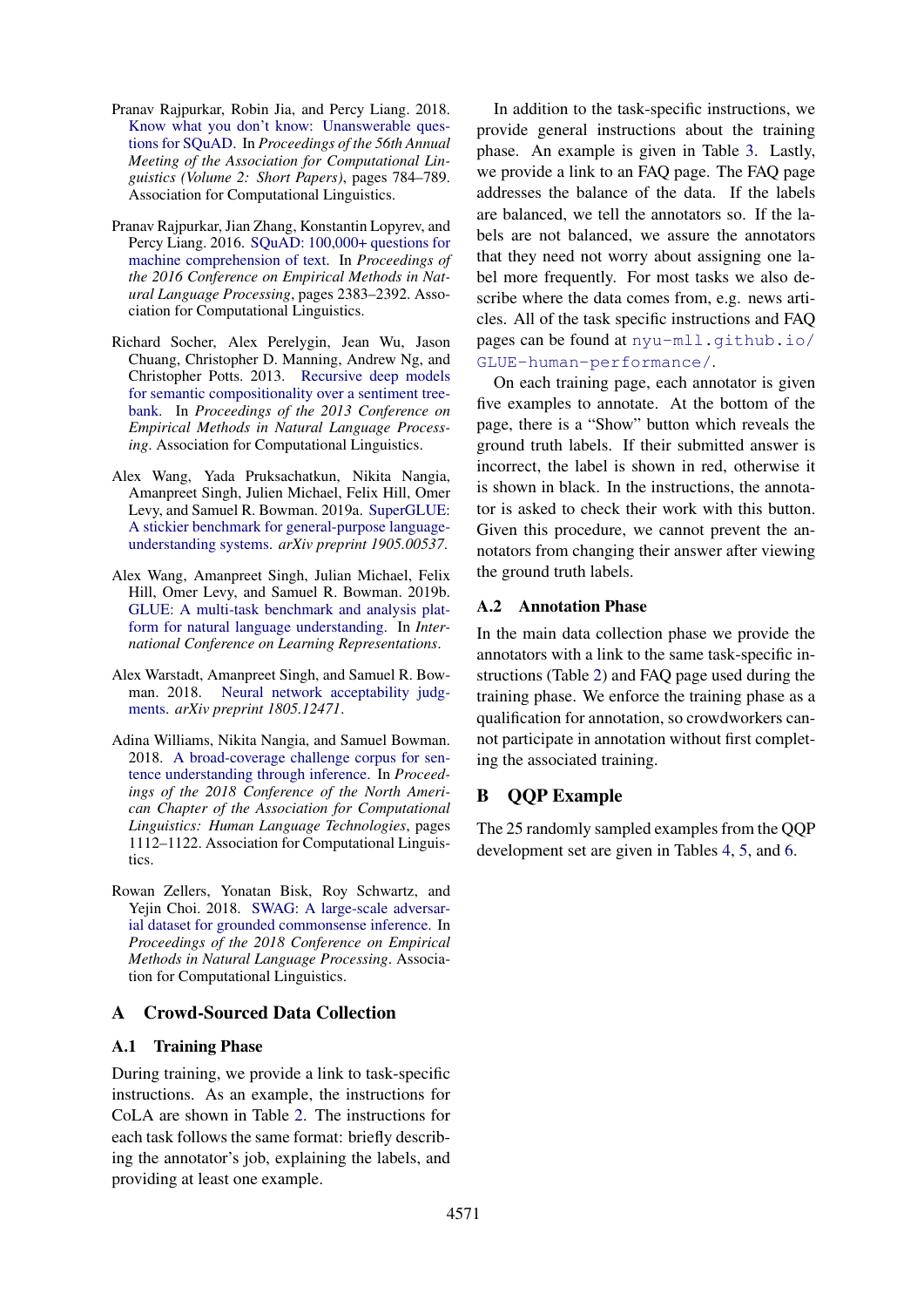<span id="page-6-0"></span>New York University's Center for Data Science is collecting your answers for use in research on computer understanding of English. Thank you for your help!

We will present you with a sentence someone spoke. Your job is to figure out, based on this sentence, if the speaker is a native speaker of English. You should ignore the general topic of the sentence and focus on the fluency of the sentence.

• Choose correct if you think the sentence sounds fluent and you think it was spoken by a native-English speaker. Examples:

> *"A hundred men surrounded the fort. "Everybody who attended last weeks huge rally, whoever they were, signed the petition."*

*"Where did you go and who ate what?"*

• Choose incorrect if you think the sentence does not sound completely fluent and may have been spoken by a non-native English speaker. Examples:

> *"Sue gave to Bill a book. "Mary came to be introduced by the bartender and I also came to be." "The problem perceives easily."*

More questions? See the FAQ page.

Table 2: The instructions given to crowd-sourced worker for the CoLA task. While the instructions were tailored for each task in GLUE, they all followed a similar format.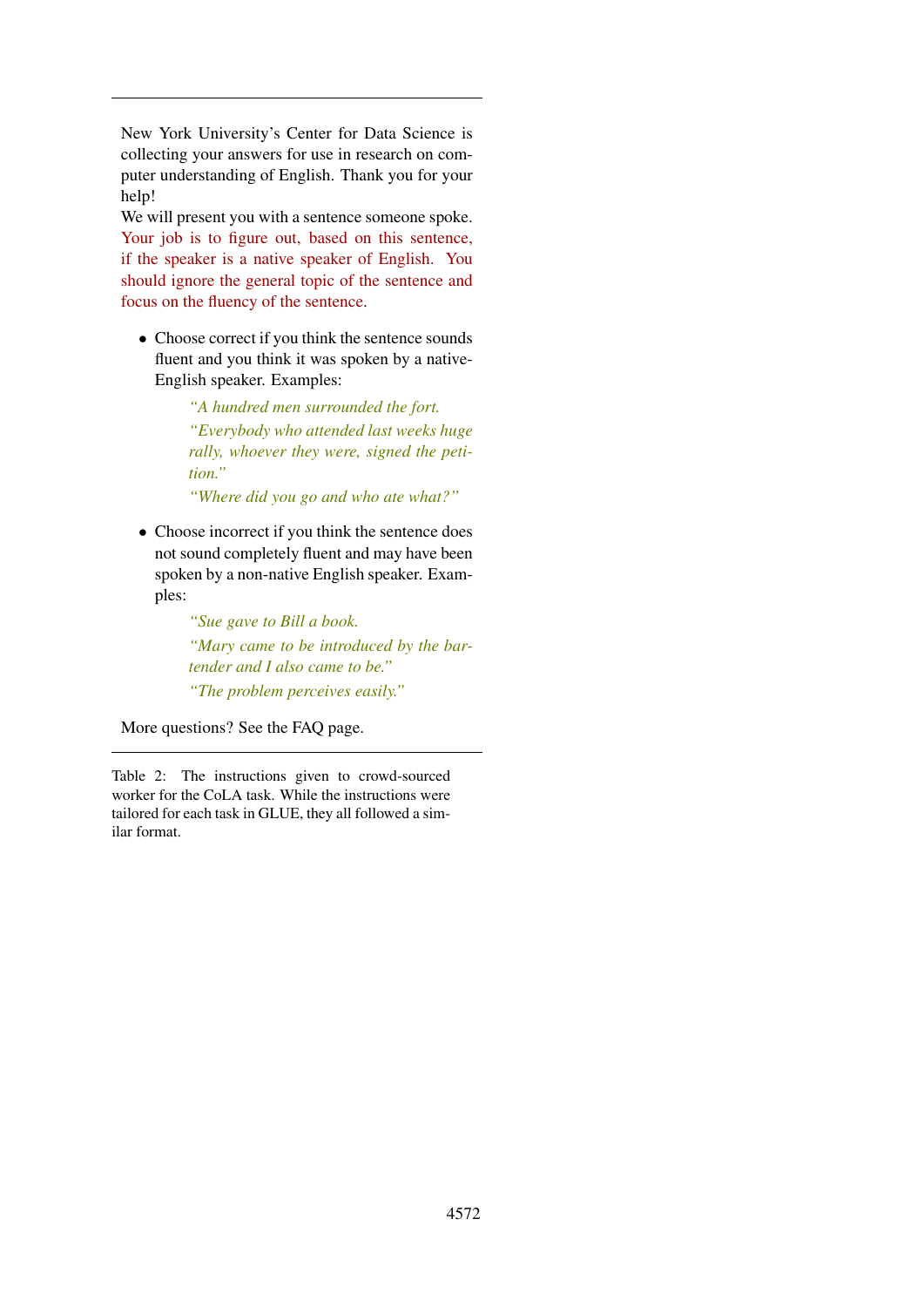<span id="page-7-0"></span>This project is a training task that needs to be completed before working on the main project on Hybrid named Human Performance: CoLA. For this CoLA task, we have the true label and we want to get information on how well people do on the task. This training is short but is designed to help you get a sense of the questions and the expected labels.

Please note that the pay per HIT for this training task is also lower than it is for the main project Human Performance: CoLA. Once you are done with the training, please proceed to the main task! In this training, you must answer all the questions on the page and then, to see how you did, click the Show button at the bottom of the page before moving onto the next HIT. The Show button will reveal the true labels. If you answered correctly, the revealed label will be in black, otherwise it will be in red. Please use this training and the provided answers to build an understanding of what the answers to these questions looks like (the main project, Human Performance: CoLA, does not have the answers on the page).

Table 3: Instructions about the training phase provided to workers. This example is for CoLA training. The only change in instructions for other tasks is the name of the task.

<span id="page-7-1"></span>

| <b>Question 1</b>                                                | <b>Question 2</b>                                                                 | Label    |
|------------------------------------------------------------------|-----------------------------------------------------------------------------------|----------|
| What are the best resources for learning<br>Ukrainian?           | What are the best resources for learning Turk-<br>ish?                            | $\theta$ |
| How much time will it take to charge a 10,000<br>mAh power bank? | How much time does it takes to charge the<br>power bank 13000mAh for full charge? | $\Omega$ |
| How do you know if you're in love?                               | How can you know if you're in love or just<br>attracted to someone?               | 1        |
| Which are the best and affordable resorts in<br>Goa?             | What are some affordable and safe beach re-<br>sorts in Goa?                      | 1        |
| How winning money from YouTube?                                  | How do I make money from a YouTube chan-<br>nel?                                  | 1        |

Table 4: Five randomly sampled examples from QQP's development set. Pairs of sentences with a label of 1 are marked as paraphrases in QQP.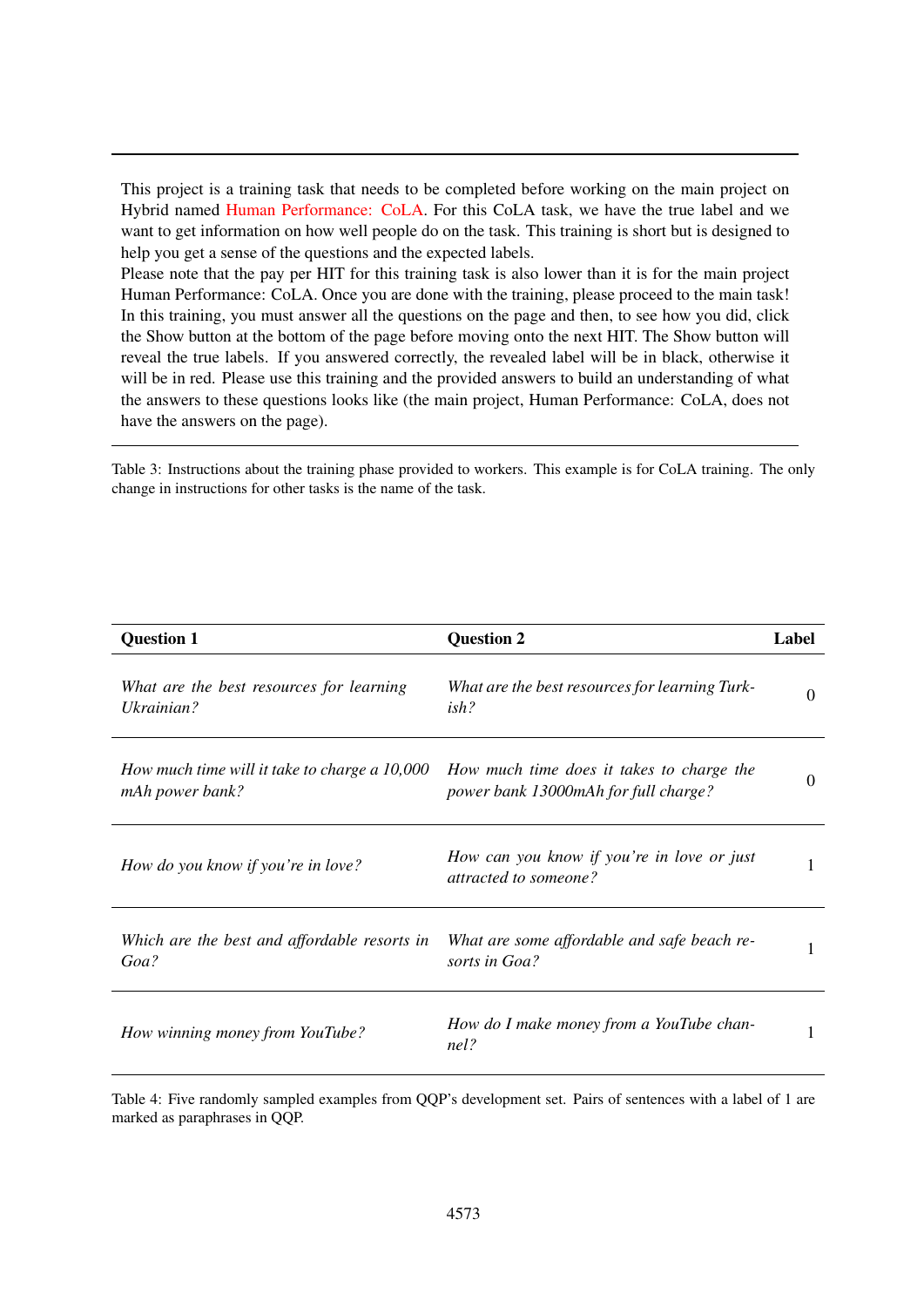<span id="page-8-0"></span>

| <b>Question 1</b>                                                                                                                         | <b>Question 2</b>                                                                                                                                                                                                                                                   | Label            |
|-------------------------------------------------------------------------------------------------------------------------------------------|---------------------------------------------------------------------------------------------------------------------------------------------------------------------------------------------------------------------------------------------------------------------|------------------|
| What is actual meaning of life? Indeen, it de-<br>pend on perception of people or other thing?                                            | What is the meaning of my life?                                                                                                                                                                                                                                     | 1                |
| What is the difference between CC and 2S<br>classes of travel in Jan Shatabdi express?                                                    | What is TQWL in IRCTC wait list?                                                                                                                                                                                                                                    | $\overline{0}$   |
| What would have happened if Hitler hadn't<br>declared war on the United States after Pearl<br>Harbor?                                     | What would have happened if the United<br>States split in two after the revolutionary<br>war?                                                                                                                                                                       | $\boldsymbol{0}$ |
| Will it be a problem if a friend deposits 4 lakhs<br>in my savings bank account and I don't have<br>a source of income to show?           | I am 25.5 year old boy with a B.Com in a sales<br>job having a package of 4 LPA. I will be mar-<br>ried in less than a year. I want to quit my job<br>and start my own business with the savings I<br>have of 2 Lakh. Is this an ideal situation to<br>take a risk? | $\mathbf{0}$     |
| What should you do if you meet an alien?                                                                                                  | What could be the possible conversation be-<br>tween humans and aliens on their first meet-<br>ing?                                                                                                                                                                 | $\boldsymbol{0}$ |
| Why can't I ask any questions on Quora?                                                                                                   | Can you ask any question on Quora?                                                                                                                                                                                                                                  | $\mathbf{0}$     |
| Should I move from the USA to India?                                                                                                      | Moving from usA to India?                                                                                                                                                                                                                                           |                  |
| Which European countries provide mostly<br>free university education to Indian citizen?                                                   | What countries provide free education to In-<br>dian students?                                                                                                                                                                                                      | $\boldsymbol{0}$ |
| I got 112 rank in CDAC ( $A+B+C$ ). My subject<br>of interest is VLSI. Is there any chance that I<br>would get CDAC Pune, Noida for VLSI? | Suggest some good indian youtube channels<br>for studying Aptitude?                                                                                                                                                                                                 | $\boldsymbol{0}$ |
| What are the positives and negatives of<br>restorative justice?                                                                           | Is Vengence and Justice opposite?                                                                                                                                                                                                                                   | $\theta$         |

Table 5: Another ten randomly sampled examples from QQP's development set. Pairs of sentences with a label of 1 are marked as paraphrases in QQP.